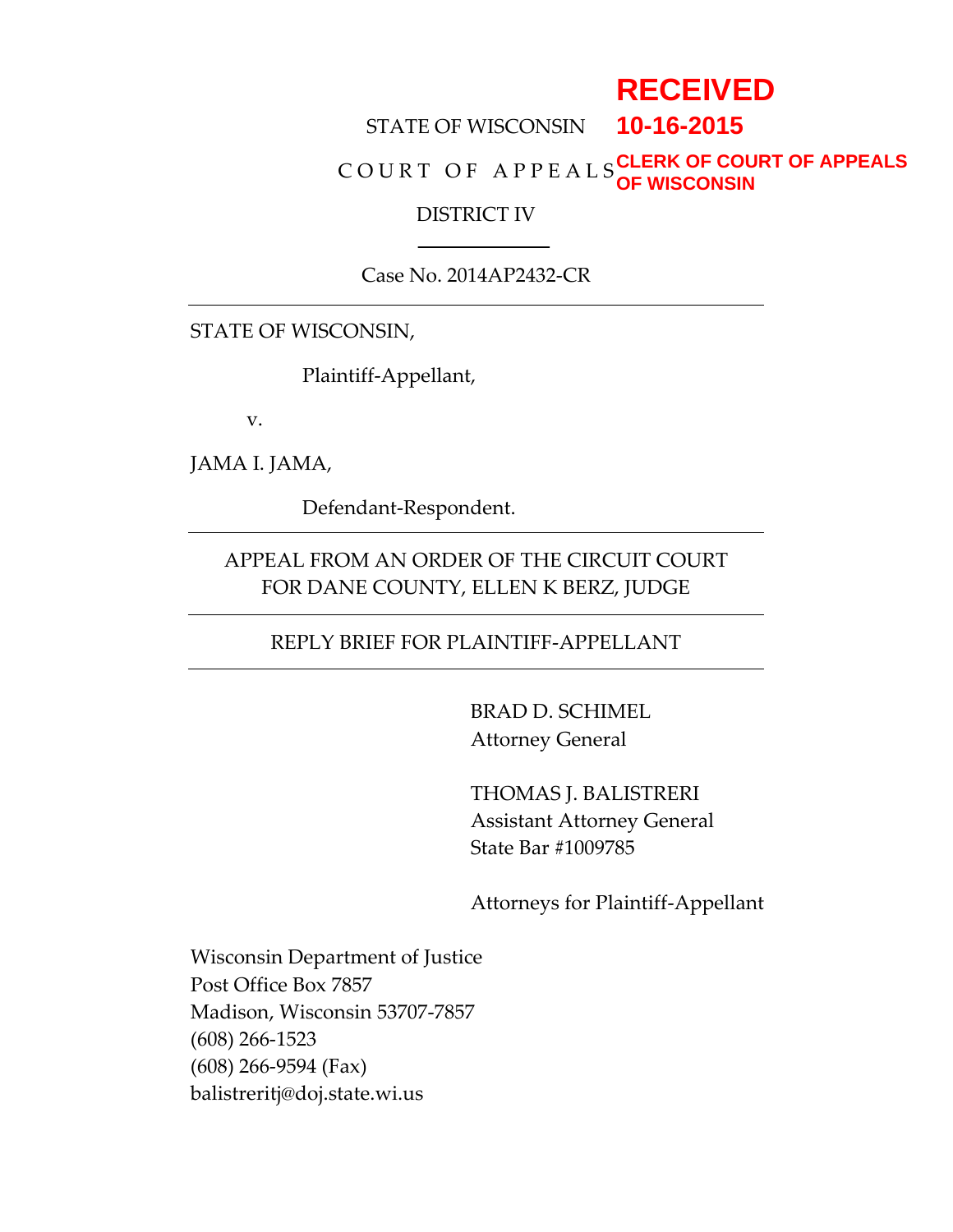### TABLE OF CONTENTS

|      |                                                                                                                                                                                                                                                                                                                   | Page |
|------|-------------------------------------------------------------------------------------------------------------------------------------------------------------------------------------------------------------------------------------------------------------------------------------------------------------------|------|
| I.   | The circuit court misconstrued both the sexual<br>assault statute and the burglary statute to require<br>proof, not just of lack of consent, but lack of<br>consent by a person who was competent to give<br>consent, thereby adding an element not intended<br>by the legislature to the crimes defined by those |      |
| А.   | The court erroneously added a nonexistent<br>element to the crime of third-degree sexual                                                                                                                                                                                                                          |      |
| П.   | The jury properly found Jama guilty of third-                                                                                                                                                                                                                                                                     |      |
| A.   | The evidence was sufficient to prove that<br>HH did not consent to have sexual                                                                                                                                                                                                                                    |      |
| B.   | The offenses of second-degree sexual assault<br>of an intoxicated person and third-degree<br>sexual assault are not multiplicitous4                                                                                                                                                                               |      |
| III. |                                                                                                                                                                                                                                                                                                                   |      |
| A.   | The evidence was sufficient to prove that<br>Jama entered HH's apartment with intent to<br>sexually assault and steal from her, and that<br>she did not give him consent to enter her                                                                                                                             |      |
| B.   | The verdicts convicting Jama of second-<br>degree sexual assault and burglary were not                                                                                                                                                                                                                            |      |
|      |                                                                                                                                                                                                                                                                                                                   |      |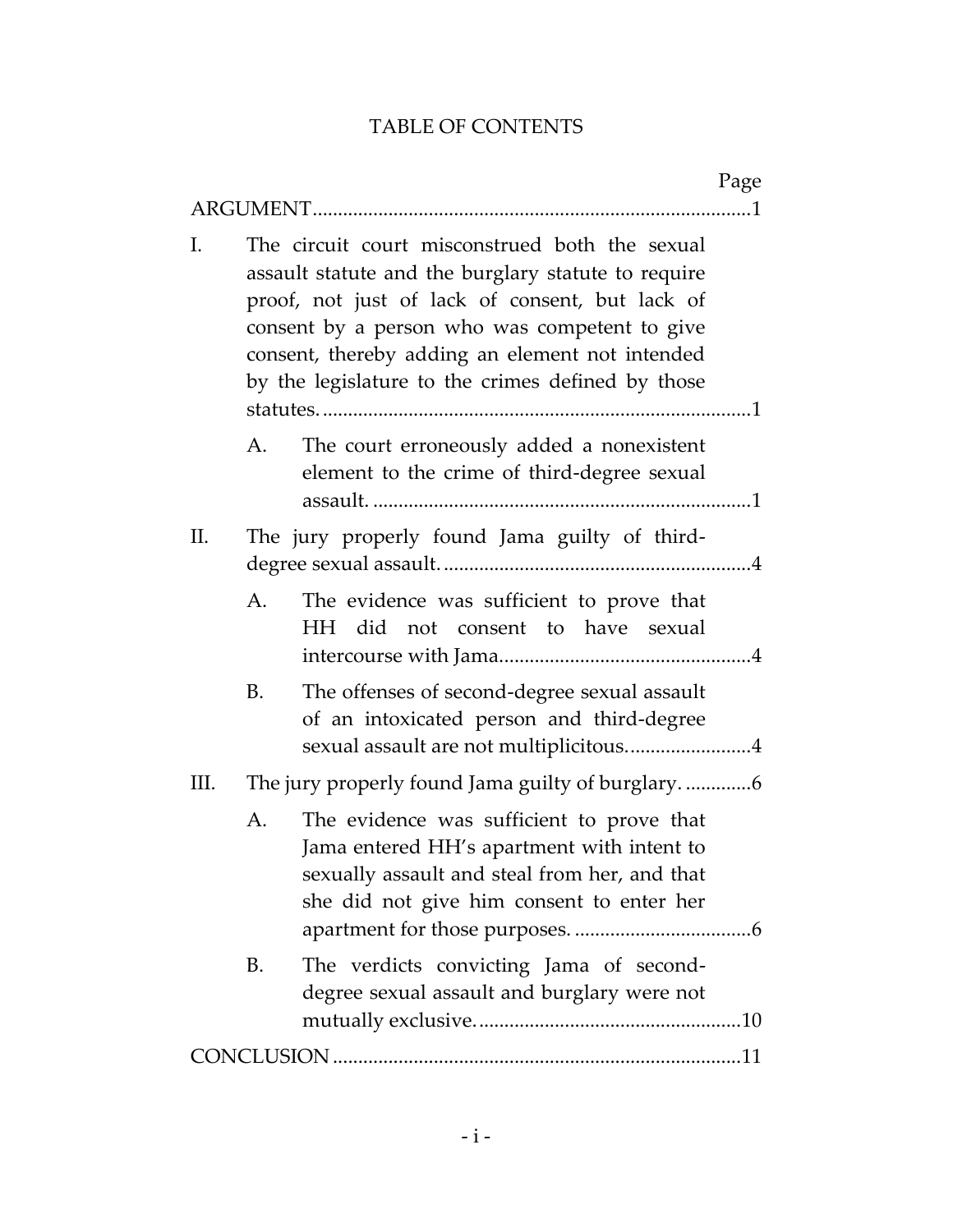## Page

Cases

| Geitner v. State,                          |
|--------------------------------------------|
| 59 Wis. 2d 128,                            |
|                                            |
| Heflin v. United States,                   |
|                                            |
| Orion Flight Serv. v. Basler Flight Serv., |
| 2006 WI 51, 290 Wis. 2d 421,               |
|                                            |
| State ex rel. Nichols v. Litscher,         |
| 2001 WI 119, 247 Wis. 2d 1013,             |
|                                            |
| State v. Foster,                           |
| 191 Wis. 2d 14,                            |
|                                            |
| State v. Hoover,                           |
| 2003 WI App 117, 265 Wis. 2d 607,          |
|                                            |
| State v. Inglin,                           |
| 224 Wis. 2d 764,                           |
| .6, 9                                      |
| State v. Pettit,                           |
| 171 Wis. 2d 627,                           |
|                                            |
| State v. Schaefer,                         |
| 2008 WI 25, 308 Wis. 2d 279,               |
|                                            |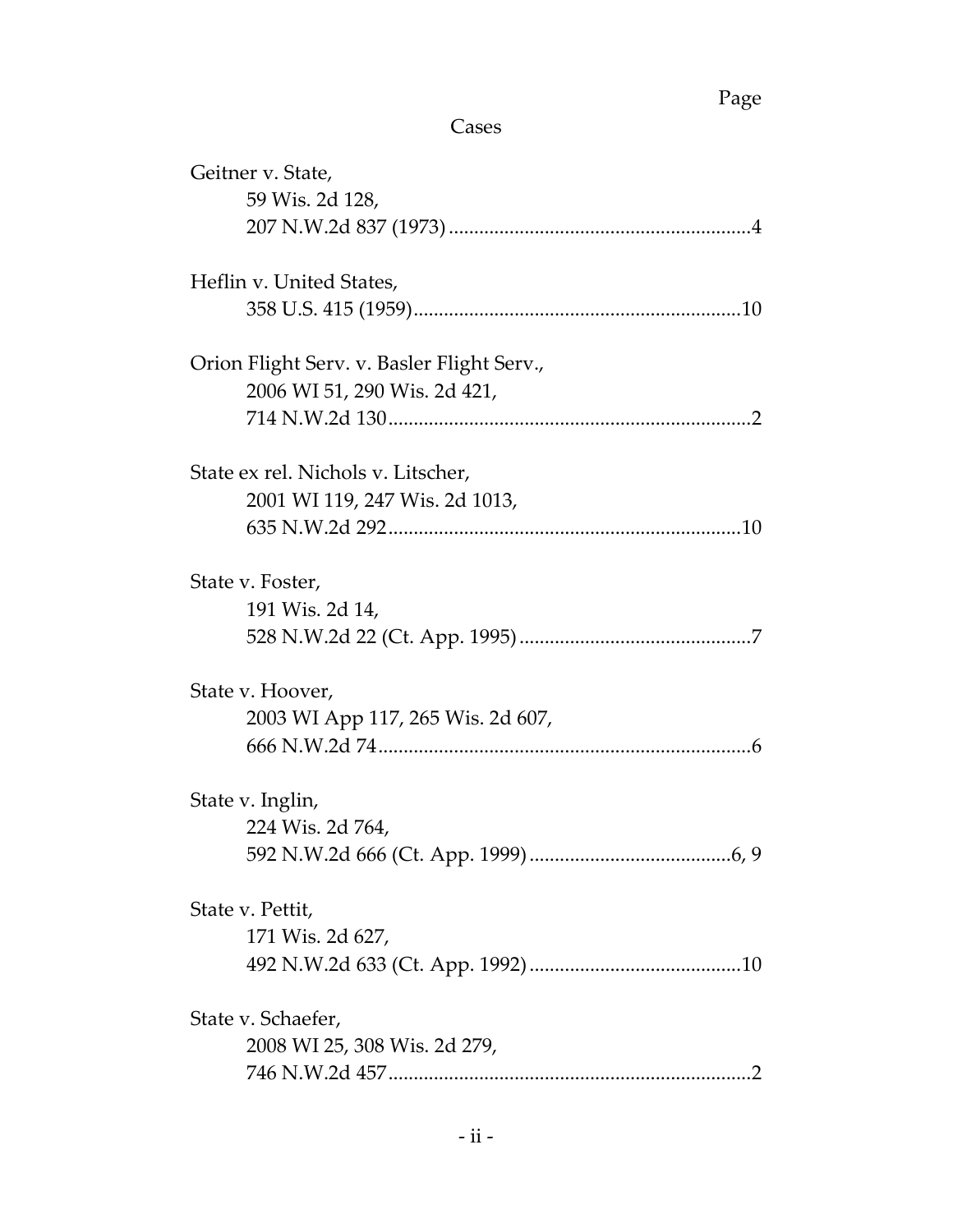| Page                             |
|----------------------------------|
| State v. Seay,                   |
| 2002 WI App 37, 250 Wis. 2d 761, |
|                                  |
| State v. Selmon,                 |
|                                  |
| 175 Wis. 2d 155,                 |
|                                  |
| State v. Shaffer,                |
| 96 Wis. 2d 531,                  |
|                                  |
| State v. Smith,                  |
| 55 Wis. 2d 304,                  |
|                                  |
|                                  |
| State v. West,                   |
| 179 Wis. 2d 182,                 |
| 507 N.W.2d 343 (Ct. App. 1993),  |
| $\mathit{aff} d$ ,               |
| 185 Wis. 2d 68,                  |
|                                  |
| United States v. Gaddis,         |
|                                  |
|                                  |
|                                  |

### Statutes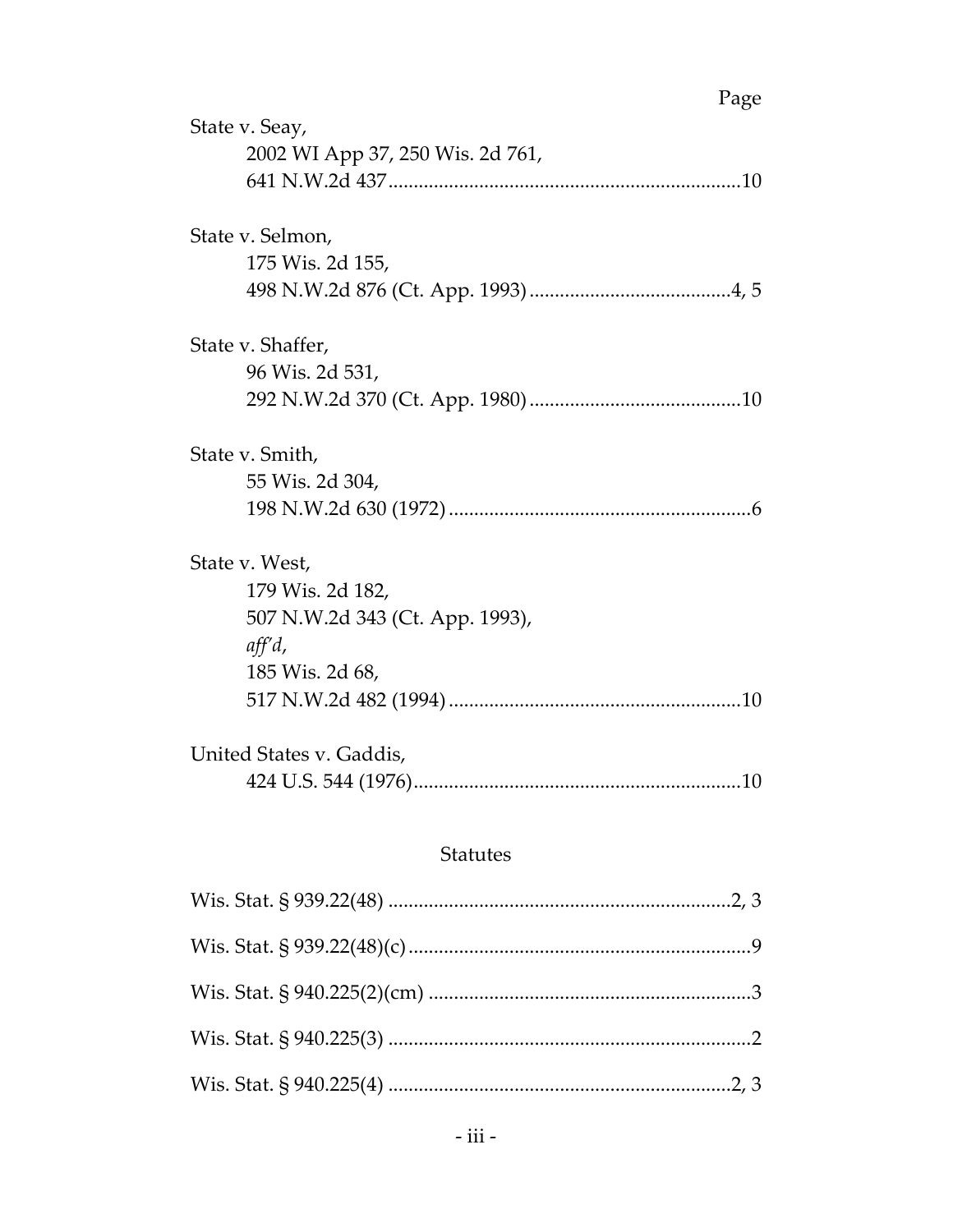| Page |
|------|
|      |
|      |
|      |
|      |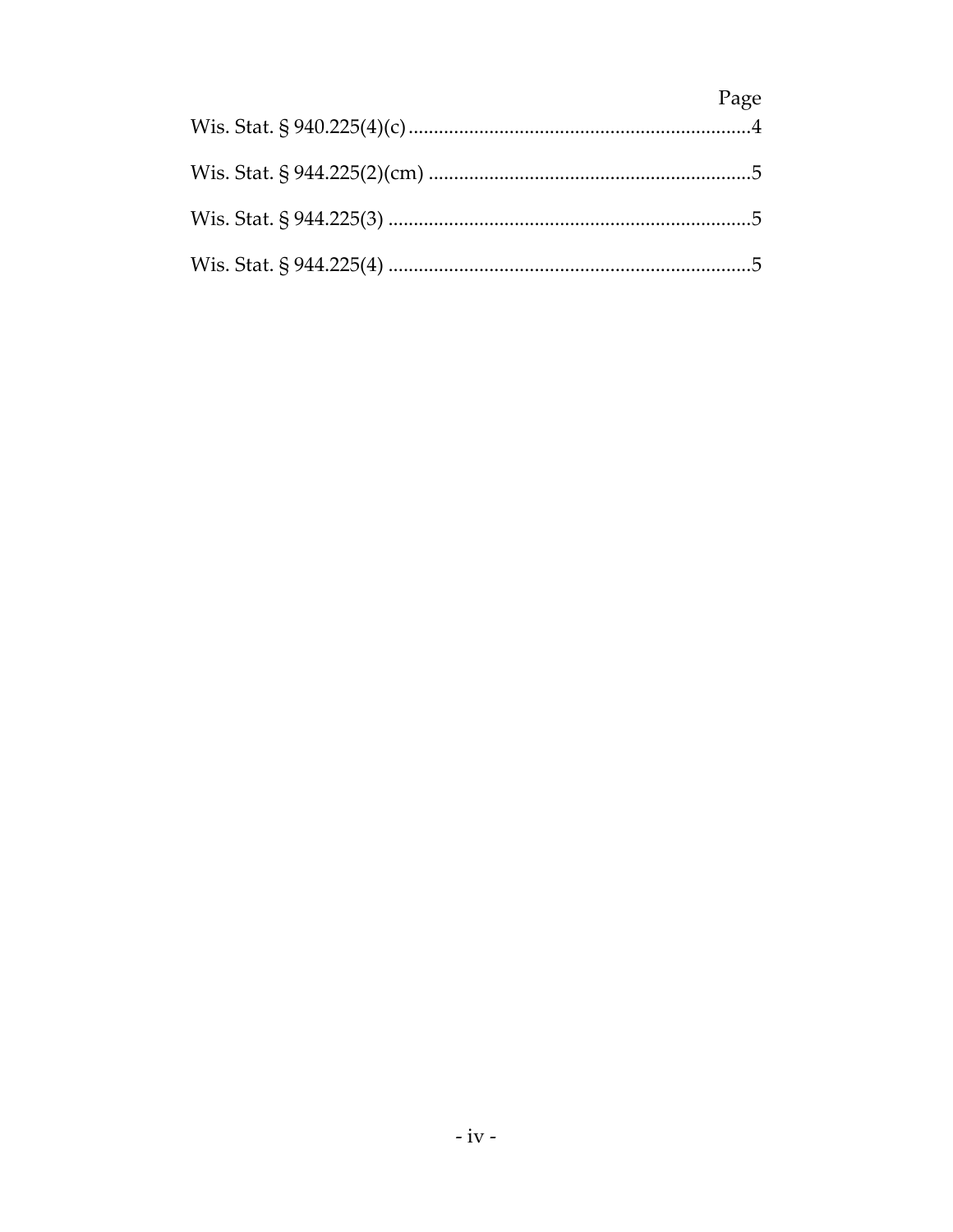#### STATE OF WISCONSIN

#### COURT OF APPEALS

#### DISTRICT IV

### Case No. 2014AP2432-CR

#### STATE OF WISCONSIN,

Plaintiff-Appellant,

v.

JAMA I. JAMA,

Defendant-Respondent.

### APPEAL FROM AN ORDER OF THE CIRCUIT COURT FOR DANE COUNTY, ELLEN K BERZ, JUDGE

REPLY BRIEF FOR PLAINTIFF-APPELLANT

#### **ARGUMENT**

- **I. The circuit court misconstrued both the sexual assault statute and the burglary statute to require proof, not just of lack of consent, but lack of consent by a person who was competent to give consent, thereby adding an element not intended by the legislature to the crimes defined by those statutes.**
	- **A. The court erroneously added a nonexistent element to the crime of third-degree sexual assault.**

The fact that a defendant has sexual contact or intercourse with a person who is incapable of consenting to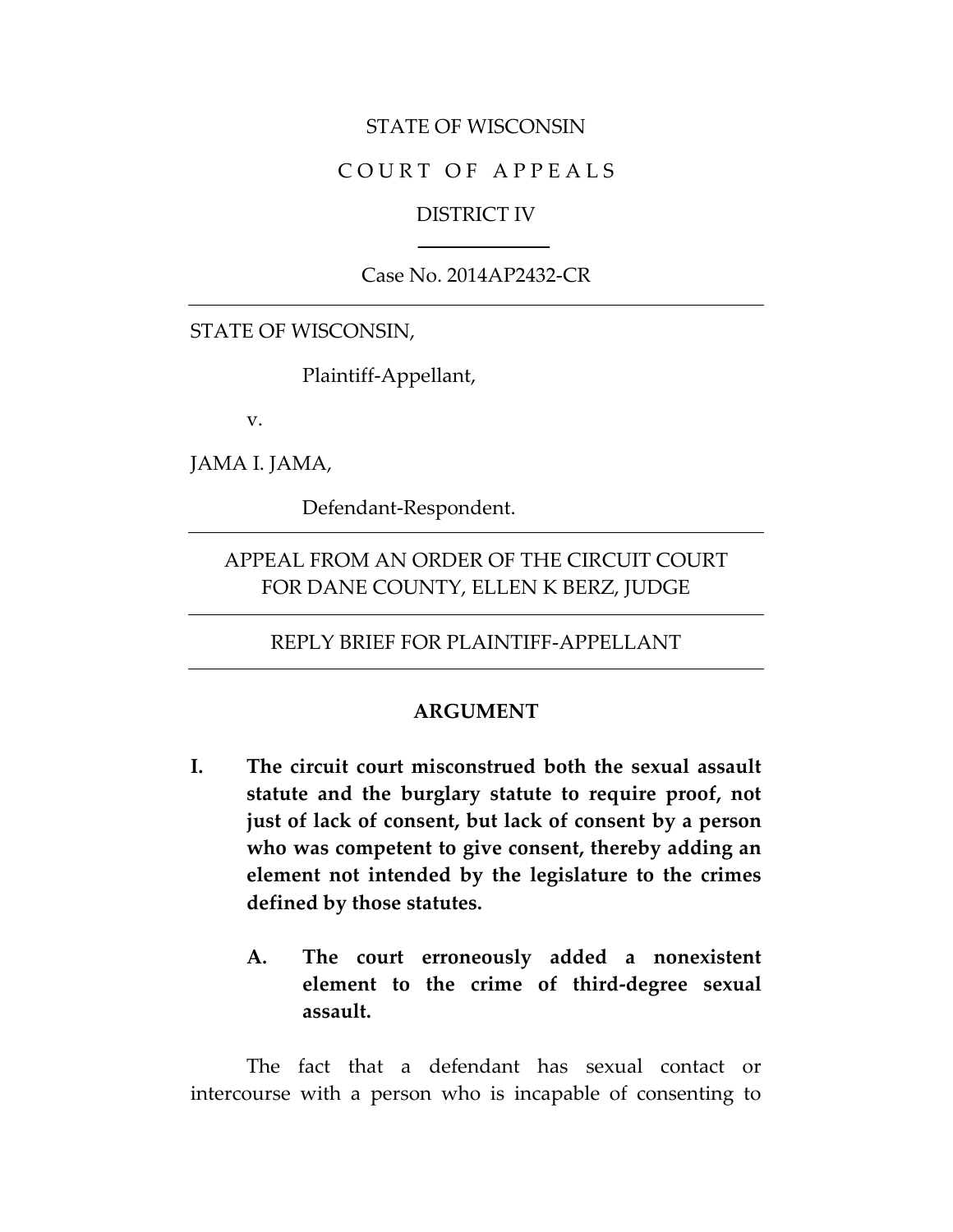such acts does not immunize the defendant from a conviction for third-degree sexual assault.

To the contrary, third-degree sexual assault is committed when the defendant has sexual intercourse or sexual contact with any person without that person's consent. Wis. Stat. § 940.225(3) (2013-14).

Under Wis. Stat. § 940.225(4) "consent" requires: (1) words or overt actions, (2) by a person who is competent to give informed consent, (3) which indicate a freely given agreement to have sexual intercourse or sexual contact.

These three factors are stated in the conjunctive. All three must be present for there to be consent. If any one of the three factors is absent there is no consent.

So if there are no words or overt actions there is no consent. If words and actions do not indicate a freely given agreement to have sexual intercourse or sexual contact there is no consent. If words and actions which indicate a freely given agreement to have sexual intercourse or sexual contact are not given by a person who is competent to give informed consent there is no consent.

Indeed the term "without consent," as generally applicable throughout the criminal code, includes situations where a person is unable to understand the nature of the consent because of a defective mental condition. Wis. Stat. § 939.22(48) (2013-14).

Both these statutes dealing with consent should be read together and harmonized. *State v. Schaefer*, 2008 WI 25, ¶ 55, 308 Wis. 2d 279, 746 N.W.2d 457; *Orion Flight Serv. v. Basler Flight Serv.*, 2006 WI 51, ¶ 16, 290 Wis. 2d 421, 714 N.W.2d 130.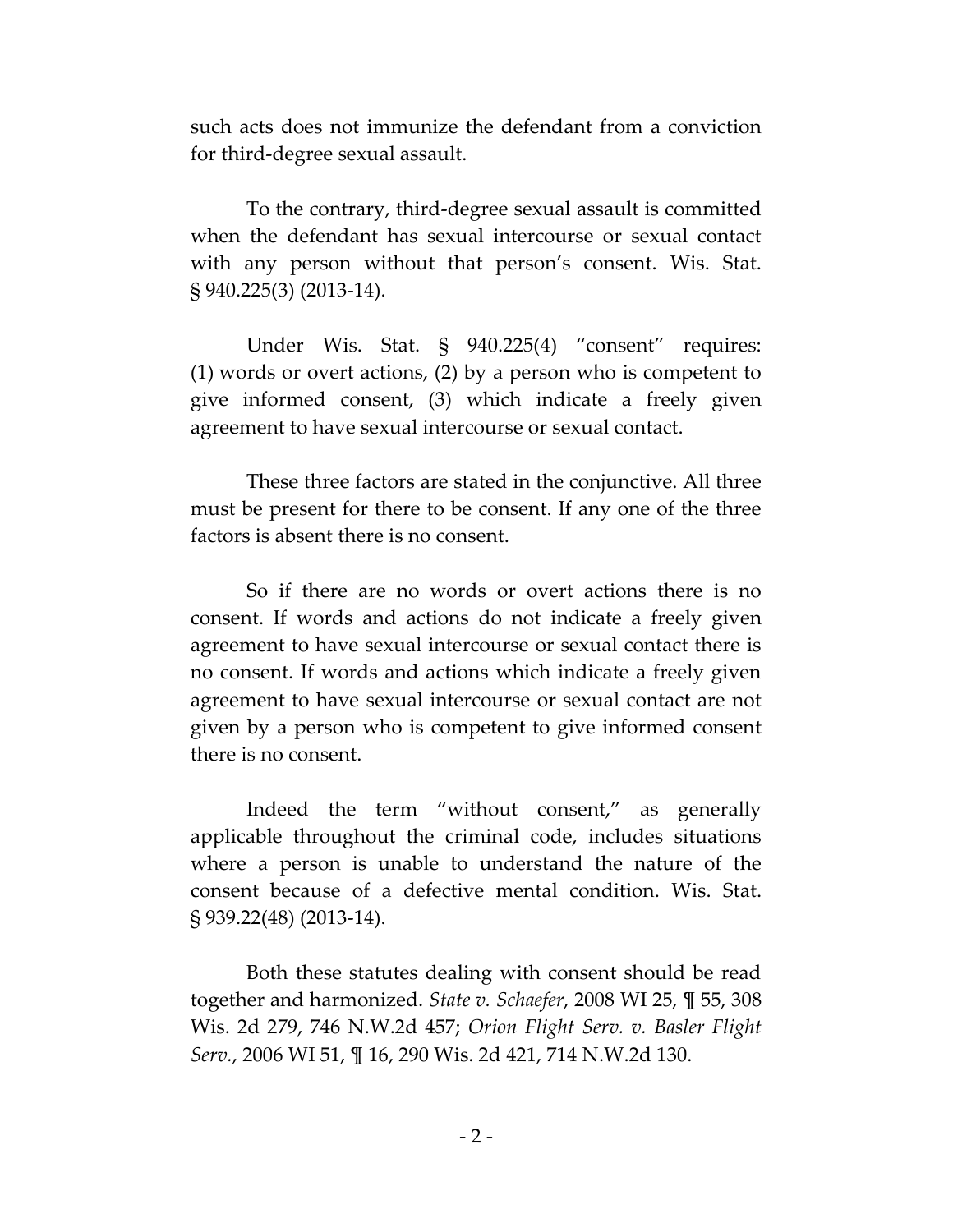If there is no consent under § 939.22(48) when a person is unable to consent, there should be no consent under § 940.225(4) when the person is unable to consent. If a person is not competent to consent, there cannot be and there is no consent.

The circuit court's ruling that a sexual act can be without consent only if the person who does not give consent is capable of giving informed consent introduces an element into the crime of third-degree sexual assault that is not included in the statute and is wholly contrary to the plain intent of the legislature.

Consent does not involve a conscious choice to consent or to not consent. Consent is a one way street, not a two way boulevard.

There must certainly be a conscious choice to consent. But there need not be any conscious choice to not consent, to refuse or decline to have sex. The statute plainly does not require proof of any affirmative refusal to have sex. There need only be the absence of a choice to consent. If there is no affirmative choice to consent then there is no consent.

Although a person must be competent to consent in order to make a conscious choice to not consent, a person need not be competent to consent in order to make no choice, either to consent or to not consent. A person does not have to be competent to do anything in order to not do anything.

While Jama is correct that consent is not an issue in a case of second-degree sexual assault where the victim is too intoxicated to consent, Wis. Stat. § 940.225(2)(cm) and (4), this appeal does not involve a charge of second-degree sexual assault. This appeal involves a charge of third-degree sexual assault, where consent is an issue.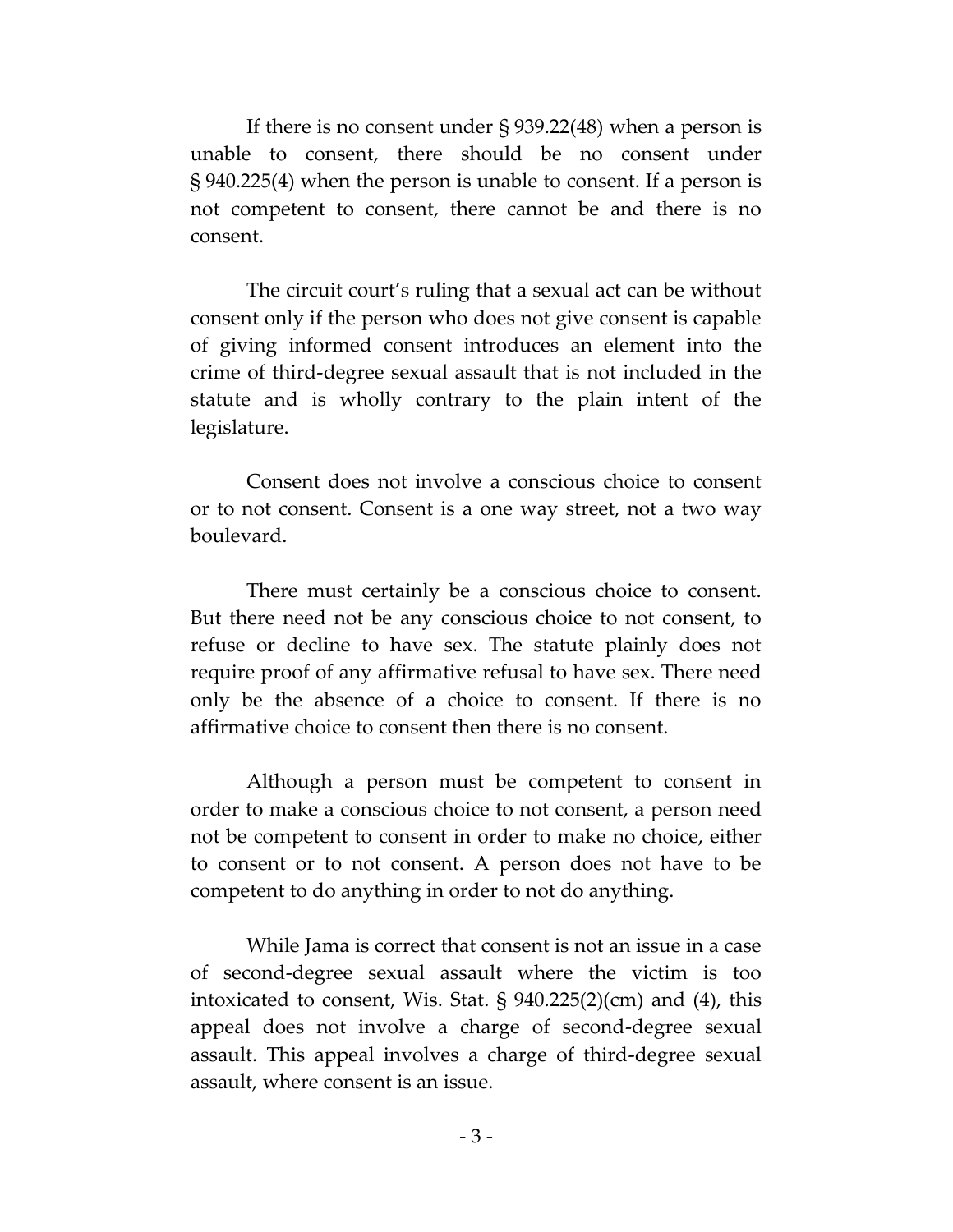In cases like this one where consent is an issue, there is a presumption that a person who is unconscious is incapable of consenting, and therefore there is no consent. Wis. Stat.  $\S 940.225(4)(c)$ .

### **II. The jury properly found Jama guilty of third-degree sexual assault.**

### **A. The evidence was sufficient to prove that HH did not consent to have sexual intercourse with Jama.**

The evidence in this case does not show merely that HH had no memory of not giving consent. The evidence shows that she had no memory because Jama knocked her unconscious (88:216-18). And because HH was unconscious, she could and did not consent to allow Jama to have sexual intercourse with her.

### **B. The offenses of second-degree sexual assault of an intoxicated person and third-degree sexual assault are not multiplicitous.**

The same criminal act may constitute different crimes with similar but not identical elements. *Geitner v. State*, 59 Wis. 2d 128, 130, 207 N.W.2d 837 (1973).

The prohibition against double jeopardy does not prohibit multiple convictions for violating two different sexual assault statutes by committing a single sexual act when each statute contains an element that the other does not. *State v. Selmon*, 175 Wis. 2d 155, 161-62, 498 N.W.2d 876 (Ct. App. 1993). This inquiry is a purely legal analysis of the statutory elements of the offenses without any consideration of the facts of the particular case. *Selmon*, 175 Wis. 2d at 162.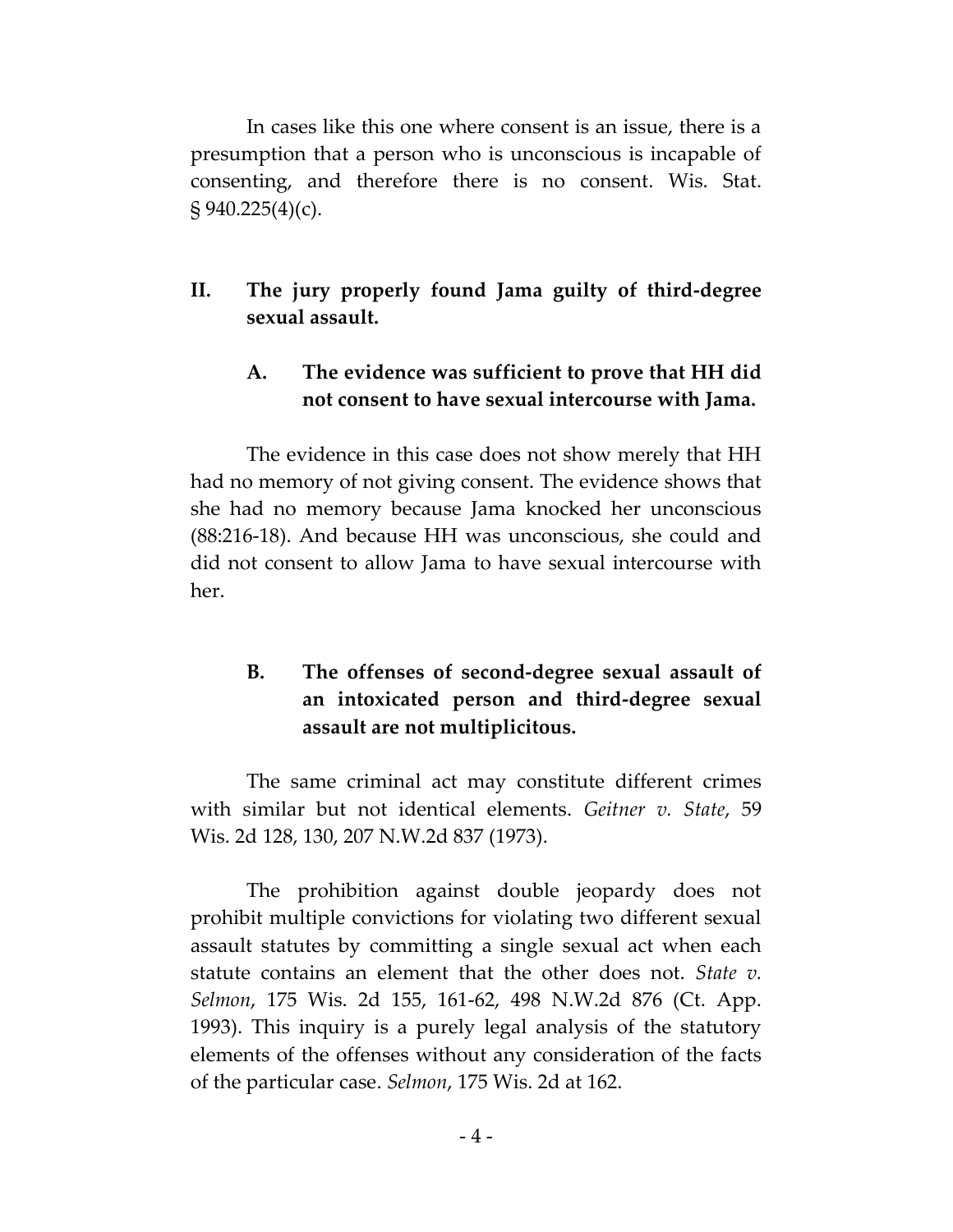If this legal test is met, it is presumed that the legislature intended to permit multiple convictions under both statutes unless other factors clearly indicate otherwise. *Selmon*, 175 Wis. 2d at 161.

Wisconsin Statute § 944.225(2)(cm), making it a crime to have sexual intercourse or contact with a person who is too intoxicated to be capable of giving consent, and Wis. Stat. § 944.225(3), making it a crime to have sexual intercourse or contact without consent, each have elements that the other statute does not have.

Wisconsin Statute § 944.225(2)(cm) requires that the victim be intoxicated, that the victim be incapable of giving consent because of the intoxication, that the defendant knows the victim is incapable of giving consent, and that the defendant has the purpose to have sex with the victim while the victim is incapable of giving consent.

Wisconsin Statute § 944.225(3) does not contain any of these four elements.

Obversely, Wis. Stat. § 944.225(3) requires that the sexual activity be without the victim's consent.

The absence of consent is not an element of Wis. Stat. § 944.225(2)(cm). Indeed, consent is not an issue with respect to this section. Wis. Stat. § 944.225(4).

Jama's double jeopardy argument fails because it fails to address the legal elements of the two offenses, but focuses only on the facts involved in the commission of these offenses. Jama claims that on the facts of this case it is impossible to have sex with a person who is incapable of consenting without also having sex without that person's consent.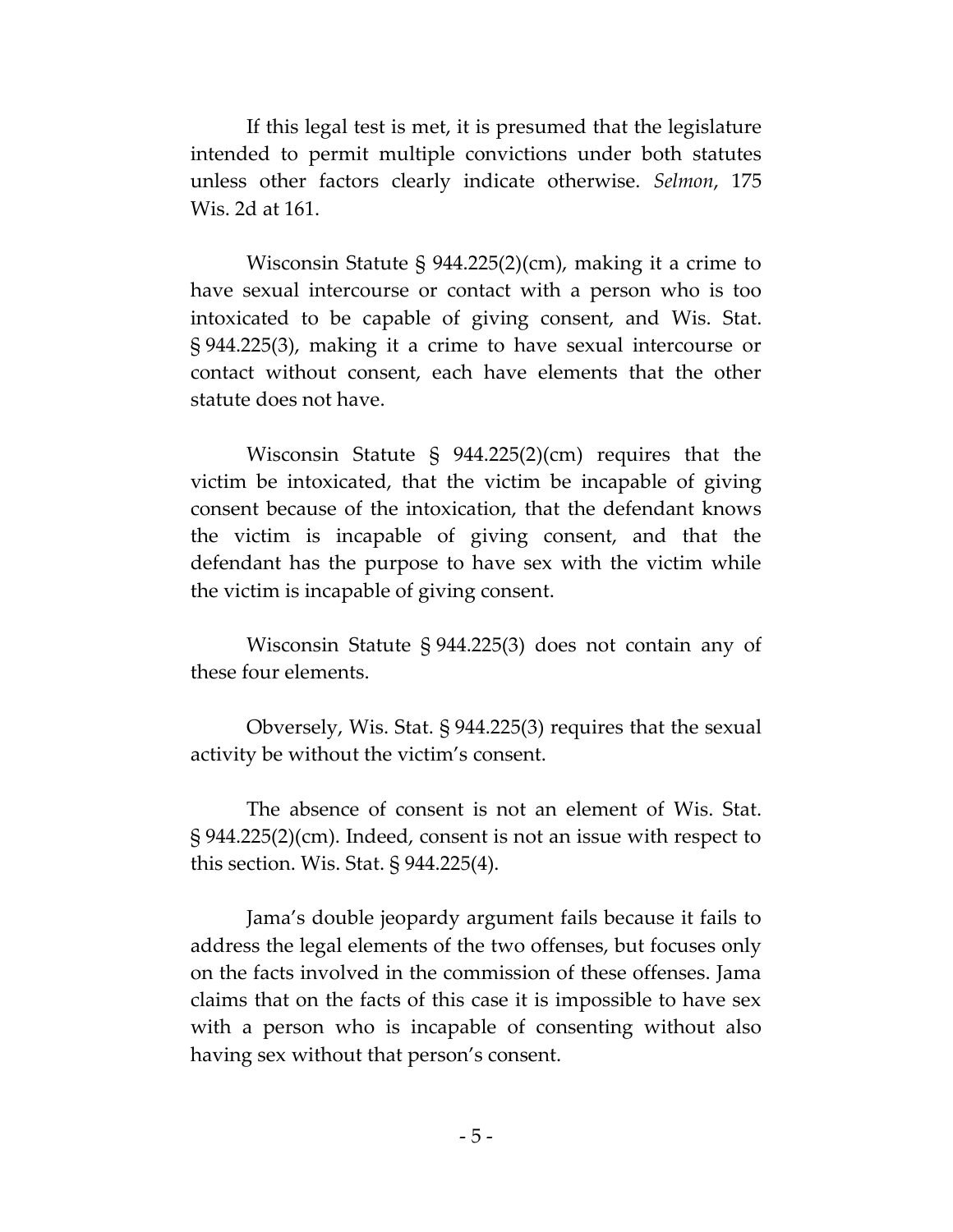While that assertion is correct, and while the accuracy of that assertion is what makes Jama guilty of both offenses, that fact is not relevant in the multiplicity analysis. *State v. Smith*, 55 Wis. 2d 304, 310, 198 N.W.2d 630 (1972).

What is relevant is that it is legally possible to satisfy all the elements of each of the crimes without satisfying all the elements of the other one. In particular, consent is an element of third-degree sexual assault but is not an element of seconddegree sexual assault of an intoxicated person.

Jama does not suggest that there are any factors showing that the legislature did not intend to allow conviction for both second-degree sexual assault of an intoxicated person and third-degree sexual assault.

#### **III. The jury properly found Jama guilty of burglary.**

**A. The evidence was sufficient to prove that Jama entered HH's apartment with intent to sexually assault and steal from her, and that she did not give him consent to enter her apartment for those purposes.**

A criminal conviction can be sustained only if there is sufficient evidence to support guilt on the theory of guilt submitted to the jury in the instructions. *State v. Inglin*, 224 Wis. 2d 764, 772-73, 592 N.W.2d 666 (Ct. App. 1999).

In this case, the jury was instructed that the state was required to prove that Jama entered HH's residence without her consent (93:24, 26).

But instructions must be considered together in the context of the overall charge. *State v. Hoover*, 2003 WI App 117,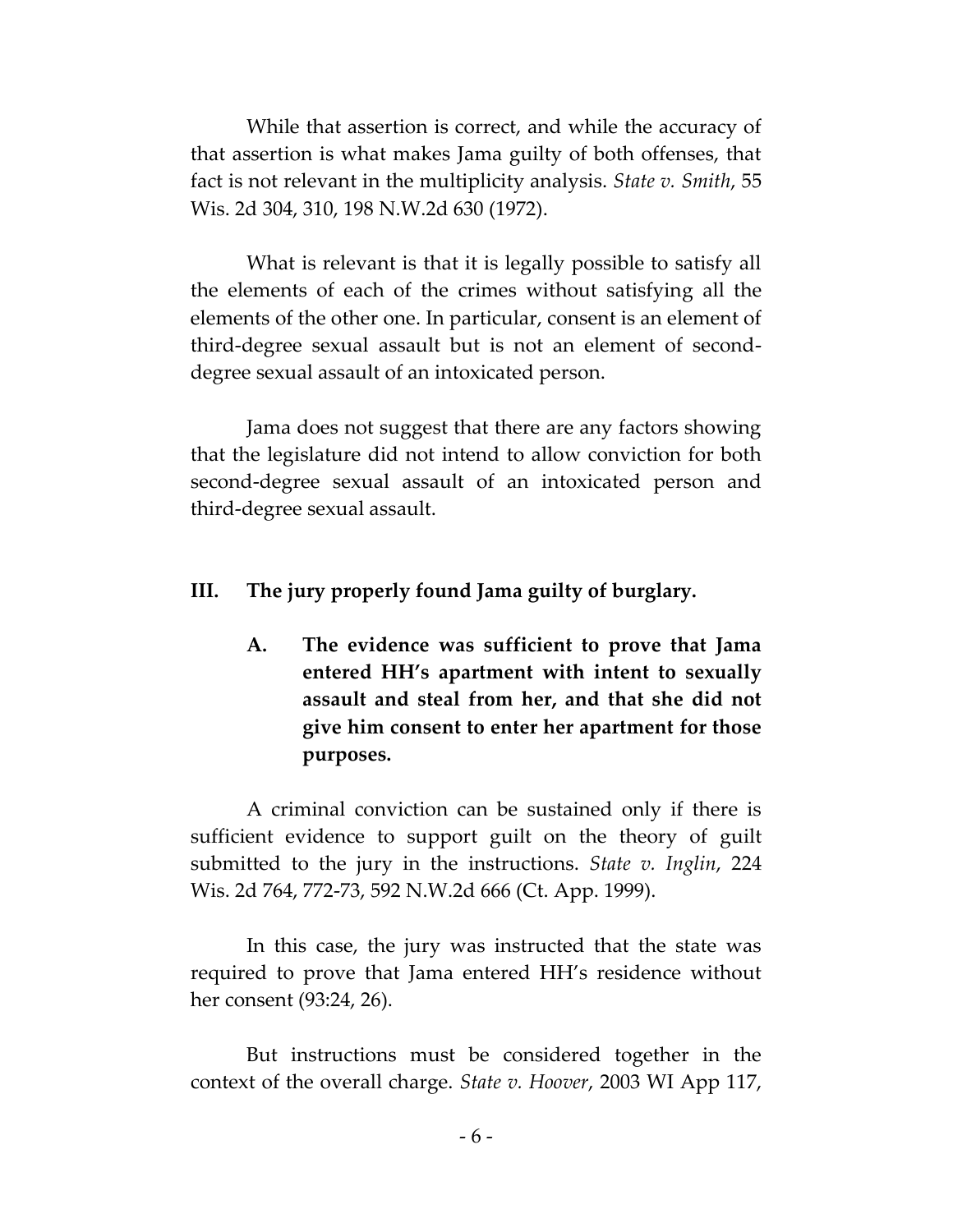¶ 29, 265 Wis. 2d 607, 666 N.W.2d 74; *State v. Foster*, 191 Wis. 2d 14, 28, 528 N.W.2d 22 (Ct. App. 1995).

The jury was also instructed that a person may be intoxicated to the degree that they are incapable of giving consent (93:20-21). Indeed, that was the state's comprehensive theory of this entire case, that HH was too intoxicated to give Jama consent to do any of the things he did to take advantage of her condition.

These instructions together allowed the jury to find that HH did not give Jama consent to even set foot across the threshold into her apartment because she was too intoxicated to give him any such consent.

But even if HH might have consented to let Jama enter her apartment for the purpose of helping her get in, the evidence showed that any consent was limited to that purpose and did not include any consent to enter for the purposes of raping and robbing her.

HH testified that she did not give anyone permission to come into her apartment and crack her over her head (88:217). HH testified that she did not consent to let Jama enter her apartment for the purpose of stealing from her (88:232). And she testified that she did not consent to let anyone have sexual intercourse with her (88:228).

Jama knocked HH unconscious as soon as he entered the apartment (88:216-18), before raping and robbing her. There would have been no need for the knockout if HH had agreed that Jama could come in to do whatever he wanted with her and to take whatever he wanted from her.

The jury instruction on consent was broad enough to include this factual scenario. The jury was told it had to find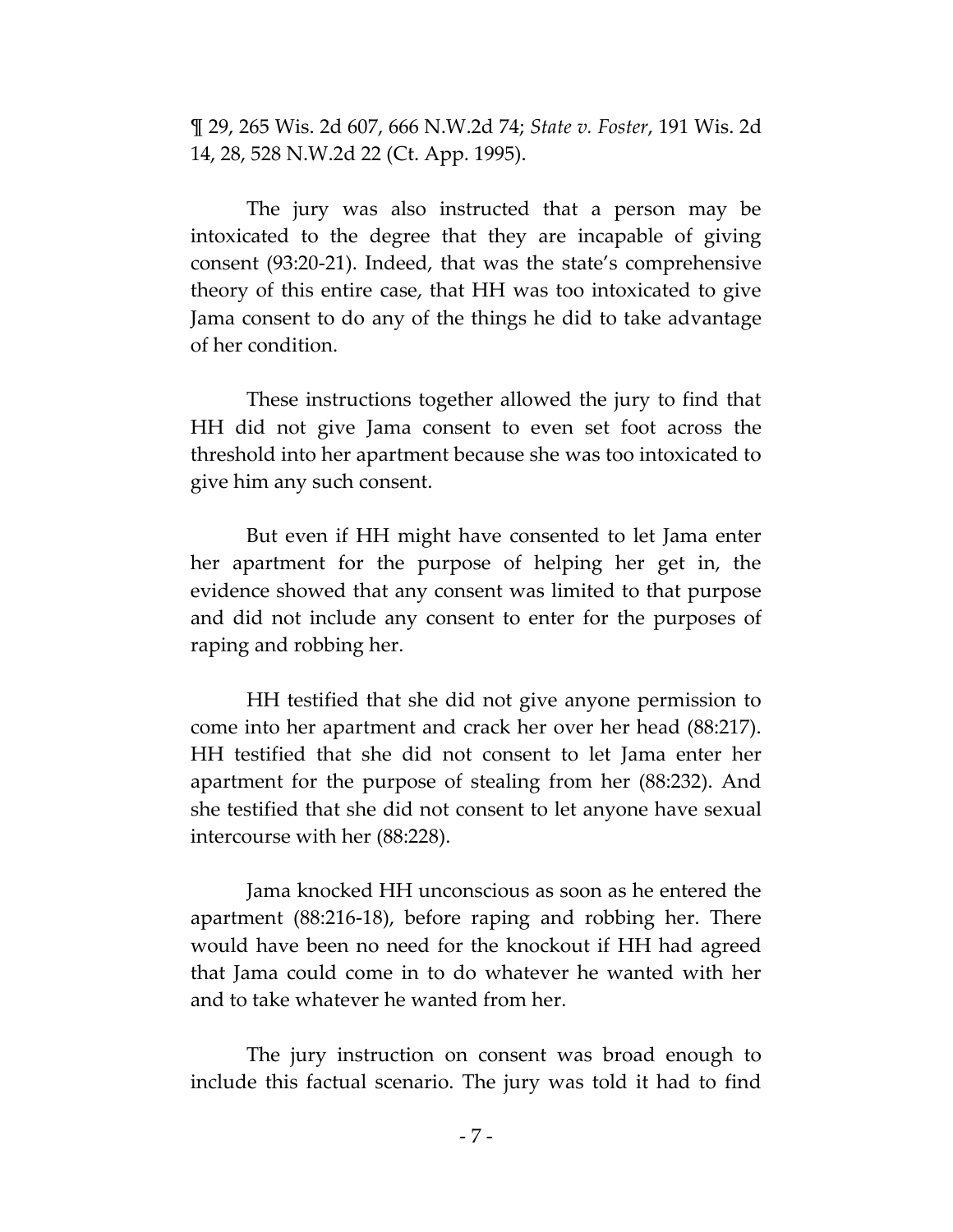that the entry was without consent, and in fact it was without consent. It was without consent to enter for the purposes of raping and robbing the resident of the apartment that was entered.

Nothing in the instruction precluded the jury from finding that Jama's entry was without consent if he did not have consent to enter HH's apartment for the purposes of raping and robbing her.

To the contrary, the jury was instructed that Jama was guilty of burglary only if he entered HH's apartment with the intent to commit a sexual assault or with the intent to steal (93:24, 26).

But Jama would not commit a sexual assault or a theft if he had HH's consent to have sex with her and to take her property. If Jama's entry was unlawful only if he entered with the intent to have sex with HH and to take her property without her consent, then the critical question of consent was whether HH consented to let Jama enter for those purposes.

So the instructions on the intent element and the consent element could reasonably be considered together to mean that Jama was guilty of burglary if HH did not consent to let him enter her residence for the purposes that made a nonconsensual entry unlawful.

Because Jama had to have those purposes when he entered the apartment, the instruction indicated that the element of lack of consent could be satisfied if there was not consent to enter for the purposes Jama had to have in mind when he entered.

Jama cites no authority to support his assertion that the jury could not find lack of consent under these facts unless it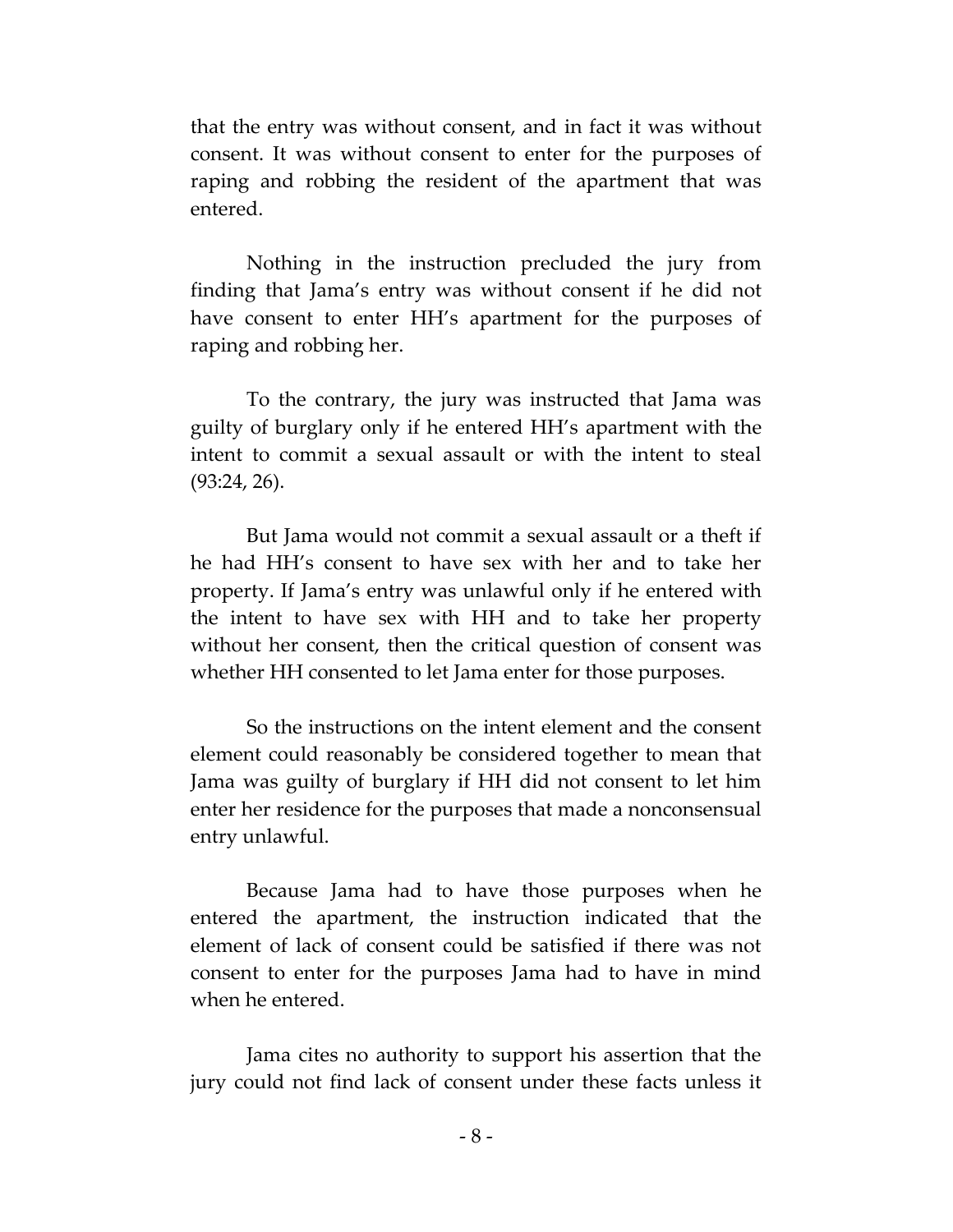was expressly instructed that it could find lack of consent under these facts.

In *Inglin*, the jury was instructed that the defendant was guilty if he acted without the consent of the victim, which meant no consent in fact. *Inglin*, 224 Wis. 2d at 770-71.

This court found that the evidence was sufficient to prove that Inglin acted without consent because the victim did not understand the nature of the thing to which she consented due to a mistake of fact, as provided in the definition of "without consent" in Wis. Stat. § 939.22(48)(c). *Inglin*, 224 Wis. 2d at 774-75.

Thus, this court found that the evidence was sufficient to prove lack of consent under an instruction that simply told the jury that it had to find lack of consent, without any additional indication that they could find lack of consent under the specific factual scenario where the victim did not understand the nature of the thing to which she consented due to a mistake of fact.

The evidence was sufficient to prove that Jama entered HH's apartment without her consent under the instructions given to the jury, even though the instructions did not expressly advise the jury that they could find lack of consent if HH did not agree to let Jama enter her apartment to rape and rob her.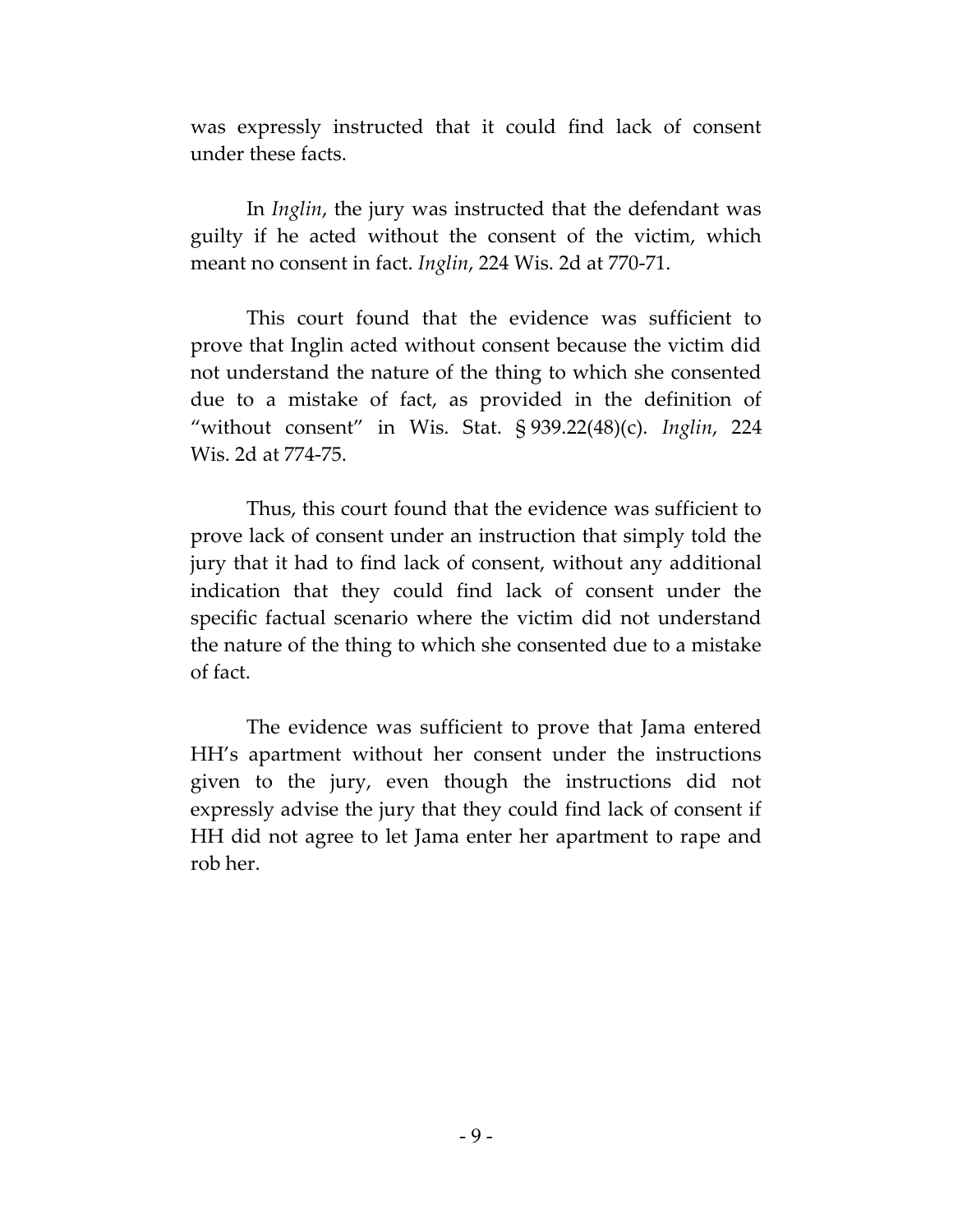### **B. The verdicts convicting Jama of second-degree sexual assault and burglary were not mutually exclusive.**

Jama relies on two decisions of the United States Supreme Court to argue that the rule of mutual exclusivity should apply in this case.

But both *Heflin v. United States*, 358 U.S. 415 (1959), and *United States v. Gaddis*, 424 U.S. 544 (1976), were decided on federal statutory grounds, not constitutional grounds. Therefore, neither decision is controlling precedent in this state. *State v. Seay*, 2002 WI App 37, ¶ 9 n.4, 250 Wis. 2d 761, 641 N.W.2d 437; *State ex rel. Nichols v. Litscher*, 2001 WI 119, ¶ 18 n.4, 247 Wis. 2d 1013, 635 N.W.2d 292.

Jama never argues why these decisions should persuade this court to adopt any aspect of the mutually exclusive rule. Because this argument is undeveloped, it need not be considered by this court. *State v. West*, 179 Wis. 2d 182, 195-96, 507 N.W.2d 343 (Ct. App. 1993), *aff'd*, 185 Wis. 2d 68, 517 N.W.2d 482 (1994); *State v. Pettit*, 171 Wis. 2d 627, 646-47, 492 N.W.2d 633 (Ct. App. 1992); *State v. Shaffer*, 96 Wis. 2d 531, 545-46, 292 N.W.2d 370 (Ct. App. 1980).

In any event, Jama argues that Wisconsin courts have found that lack of capacity to consent invalidates purported consent. Brief for Defendant-Respondent at 17-18. In other words, if there is no capacity to consent, there is no consent.

So a verdict finding that HH lacked the capacity to consent is completely compatible with a verdict finding that she did not give consent.

The verdicts convicting Jama of second-degree sexual assault and burglary were not mutually exclusive.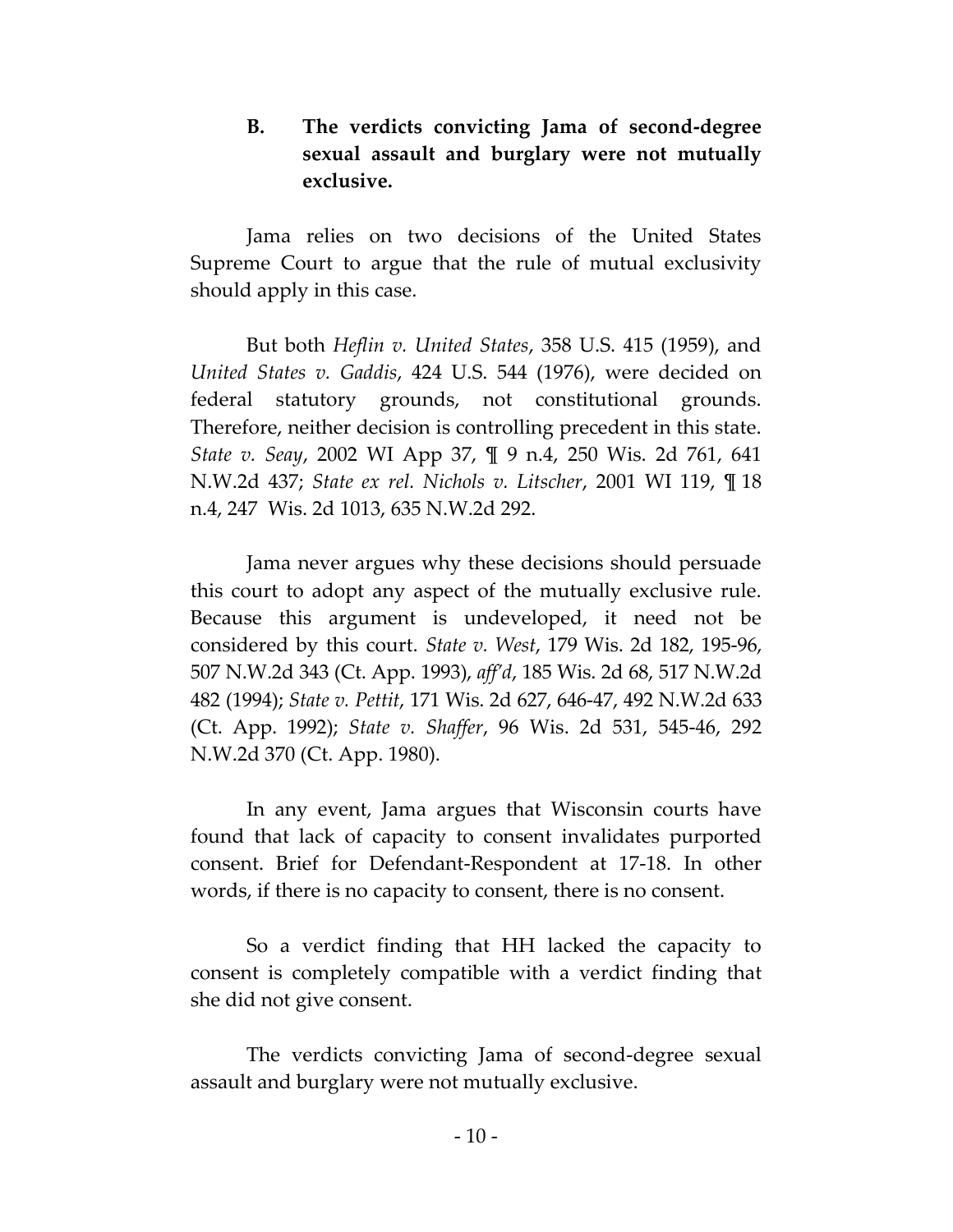### **CONCLUSION**

It is therefore respectfully submitted that the decision and order of the circuit court directing the entry of judgments of not guilty of the crimes of third-degree sexual assault, burglary with intent to commit a sexual assault and burglary with intent to steal notwithstanding the jury's verdicts of guilty should be reversed, and the verdicts finding Jama guilty of those crimes should be reinstated.

The case should be remanded to the circuit court for sentencing and the entry of judgments of conviction on the three remaining crimes of which Jama is guilty.

Dated: October 16, 2015.

BRAD D. SCHIMEL Attorney General

THOMAS J. BALISTRERI Assistant Attorney General State Bar #1009785

Attorneys for Plaintiff-Appellant

Wisconsin Department of Justice Post Office Box 7857 Madison, Wisconsin 53707-7857 (608) 266-1523 (608) 266-9594 (Fax) balistreritj@doj.state.wi.us